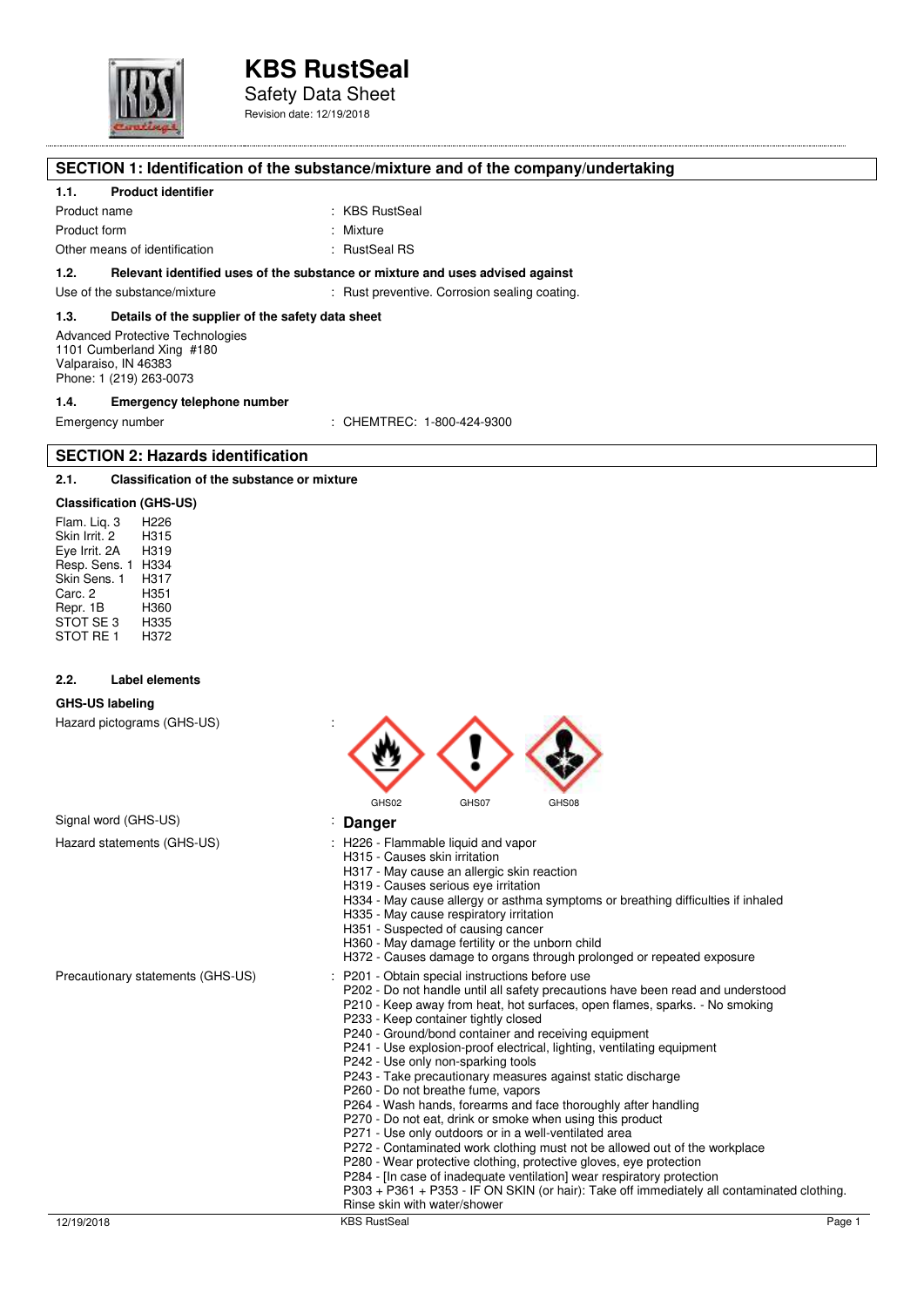Safety Data Sheet

|                                                         | P304 + P340 - IF INHALED: Remove person to fresh air and keep comfortable for breathing    |
|---------------------------------------------------------|--------------------------------------------------------------------------------------------|
|                                                         | P305 + P351 + P338 - IF IN EYES: Rinse cautiously with water for several minutes. Remove   |
|                                                         | contact lenses, if present and easy to do. Continue rinsing                                |
|                                                         | P308 + P313 - If exposed or concerned: Get medical advice/attention                        |
|                                                         | P314 - Get medical advice/attention if you feel unwell                                     |
|                                                         | P321 - Specific treatment (see first aid instructions on this label)                       |
|                                                         | P333 + P313 - If skin irritation or rash occurs: Get medical advice/attention              |
|                                                         | P337 + P313 - If eye irritation persists: Get medical advice/attention                     |
|                                                         | P342 + P311 - If experiencing respiratory symptoms: Call a poison center/doctor/           |
|                                                         | P362 - Take off contaminated clothing and wash before reuse                                |
|                                                         | P370 + P378 - In case of fire: Use carbon dioxide (CO2), dry extinguishing powder, foam to |
|                                                         | extinguish                                                                                 |
|                                                         | P403 + P233 - Store in a well-ventilated place. Keep container tightly closed              |
|                                                         | P405 - Store locked up                                                                     |
|                                                         | P501 - Dispose of contents/container to licensed waste handling facility                   |
| Other hazards<br>2.3.                                   |                                                                                            |
| Other hazards not contributing to the<br>classification | : None under normal conditions.                                                            |
| Unknown acute toxicity (GHS-US)<br>2.4.                 |                                                                                            |
| No data available                                       |                                                                                            |
|                                                         |                                                                                            |

## **SECTION 3: Composition/information on ingredients**

**3.1. Substance** 

Not applicable

#### **3.2. Mixture**

| <b>Name</b>                                                                                                            | <b>Product identifier</b> | %          |
|------------------------------------------------------------------------------------------------------------------------|---------------------------|------------|
| Isocyanic acid, polymethylenepolyphenylene ester, polymer<br>with 1,2-ethanediamine, methyloxirane and 1,2-propanediol | (CAS No) 67815-87-6       | $60 - 100$ |
| Solvent naphtha, petroleum, light aromatic                                                                             | (CAS No) 64742-95-6       | 40 - 70    |
| 4-4'-Methylenediphenyl diisocyanate                                                                                    | (CAS No) 101-68-8         | $10 - 30$  |
| Benzene, 1,2,4-trimethyl-                                                                                              | (CAS No) 95-63-6          | $10 - 30$  |
| Isocyanic acid, polymethylenepolyphenylene ester                                                                       | (CAS No) 9016-87-9        | $5 - 10$   |
| Benzene, 1,1'-methylenebis[isocyanato-                                                                                 | (CAS No) 26447-40-5       | $1 - 5$    |
| Solvent naphtha, petroleum, medium aliphatic                                                                           | (CAS No) 64742-88-7       | $0 - 5$    |
| Stoddard solvent                                                                                                       | (CAS No) 8052-41-3        | $0 - 5$    |
| Ethylbenzene                                                                                                           | (CAS No) 100-41-4         | $0 - 1$    |
| Diisobutyl ketone                                                                                                      | (CAS No) 108-83-8         | $0.1 - 1$  |
| Fatty acids, tall-oil, compounds with oleylamine                                                                       | (CAS No) 85711-55-3       | $0 - 1$    |
| 1-Methyl-2-pyrrolidone                                                                                                 | (CAS No) 872-50-4         | $0 - 1$    |

### **SECTION 4: First aid measures**

| Description of first aid measures<br>4.1.                           |                                                                                                                                                                                     |
|---------------------------------------------------------------------|-------------------------------------------------------------------------------------------------------------------------------------------------------------------------------------|
| First-aid measures general                                          | : Never give anything by mouth to an unconscious person. If you feel unwell, seek medical advice<br>(show the label where possible).                                                |
| First-aid measures after inhalation                                 | : IF INHALED: Remove to fresh air and keep at rest in a position comfortable for breathing. Call a<br>POISON CENTER/doctor/physician if you feel unwell.                            |
| First-aid measures after skin contact                               | : IF ON SKIN (or clothing), remove affected clothing and wash all exposed skin with water for at<br>least 15 minutes. If irritation persists, call a physician.                     |
| First-aid measures after eye contact                                | : IF IN EYES: Immediately flush with plenty of water for at least 15 minutes. Obtain medical<br>attention if pain, blinking or redness persist.                                     |
| First-aid measures after ingestion                                  | : IF SWALLOWED: Immediately give large amounts of water. Do NOT induce vomiting. Obtain<br>emergency medical attention.                                                             |
| 4.2.<br>Most important symptoms and effects, both acute and delayed |                                                                                                                                                                                     |
| Symptoms/injuries                                                   | : Irritating to eyes and skin. May cause an allergic skin reaction. May cause allergy or asthma<br>symptoms or breathing difficulties if inhaled. May cause respiratory irritation. |
| Symptoms/injuries after inhalation                                  | : May cause headache, nausea and irritation of respiratory tract.                                                                                                                   |
| Symptoms/injuries after skin contact                                | : Causes skin irritation.                                                                                                                                                           |
| Symptoms/injuries after eye contact                                 | : Causes eye irritation.                                                                                                                                                            |
| Symptoms/injuries after ingestion                                   | : May cause gastrointestinal irritation, nausea, vomitting, and diarrhea if swallowed.                                                                                              |
| Chronic symptoms                                                    | : May cause damage to target organs. May cause cancer. May damage fertility. May damage the<br>unborn child. Skin sensitization.                                                    |

## **4.3. Indication of any immediate medical attention and special treatment needed**

No additional information available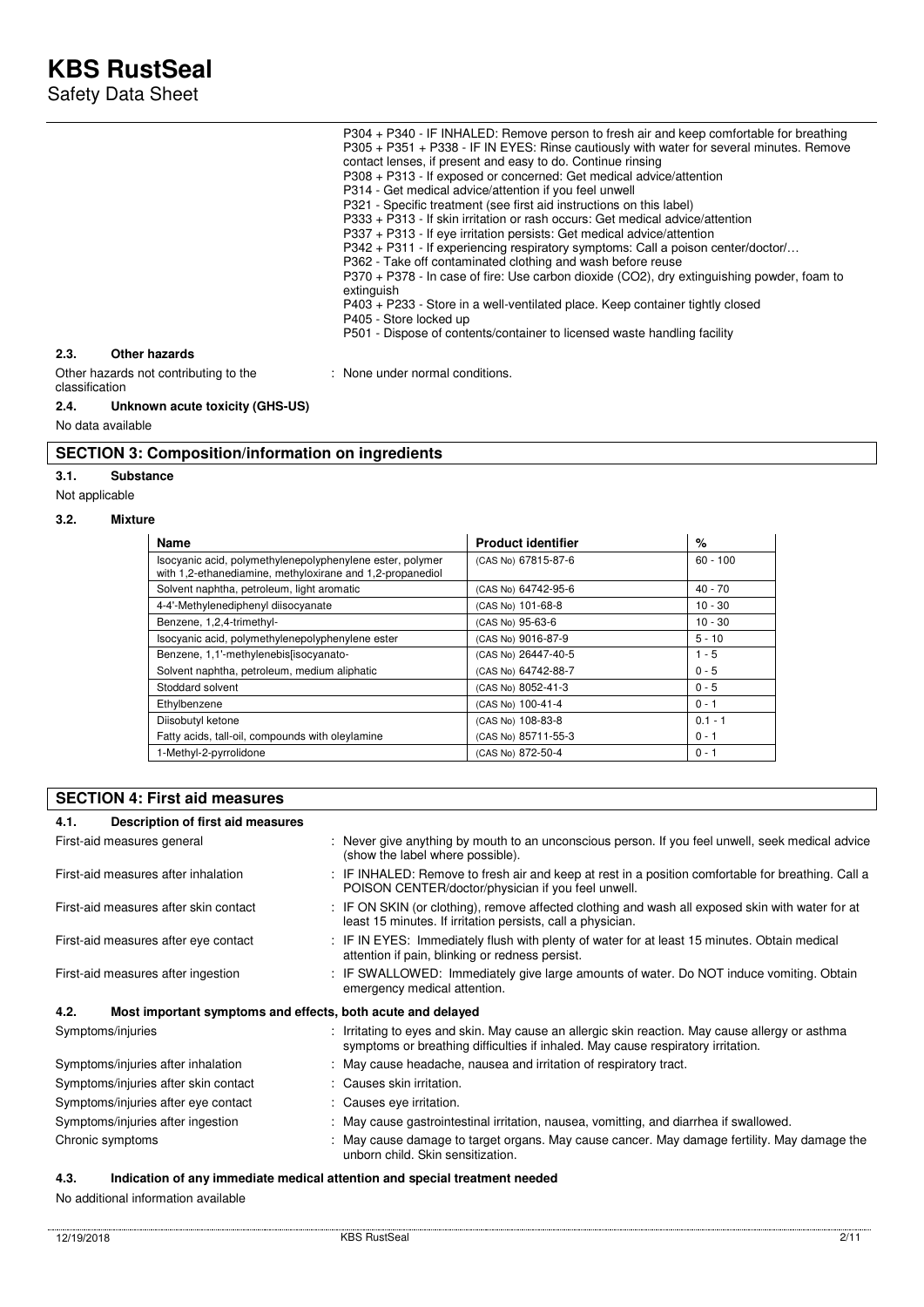Safety Data Sheet

| <b>SECTION 5: Firefighting measures</b>                              |                                                                                                                                                                                                                                                                                                                                                                                    |
|----------------------------------------------------------------------|------------------------------------------------------------------------------------------------------------------------------------------------------------------------------------------------------------------------------------------------------------------------------------------------------------------------------------------------------------------------------------|
| 5.1.<br><b>Extinguishing media</b>                                   |                                                                                                                                                                                                                                                                                                                                                                                    |
| Suitable extinguishing media                                         | : Foam. Dry powder. Carbon dioxide.                                                                                                                                                                                                                                                                                                                                                |
| Unsuitable extinguishing media                                       | Water.                                                                                                                                                                                                                                                                                                                                                                             |
| 5.2.<br>Special hazards arising from the substance or mixture        |                                                                                                                                                                                                                                                                                                                                                                                    |
| Fire hazard                                                          | : Flammable liquid and vapor.                                                                                                                                                                                                                                                                                                                                                      |
| Explosion hazard                                                     | Solvent vapors may form explosive mixtures with air.                                                                                                                                                                                                                                                                                                                               |
| Reactivity                                                           | May react violently with incompatible materials.                                                                                                                                                                                                                                                                                                                                   |
| 5.3.<br><b>Advice for firefighters</b>                               |                                                                                                                                                                                                                                                                                                                                                                                    |
| Firefighting instructions                                            | : Use water spray or fog for cooling exposed containers. Exercise caution when fighting any<br>chemical fire. Do not dispose of fire-fighting water in the environment.                                                                                                                                                                                                            |
| Protection during firefighting                                       | : Do not enter fire area without proper protective equipment, including respiratory protection.                                                                                                                                                                                                                                                                                    |
| <b>SECTION 6: Accidental release measures</b>                        |                                                                                                                                                                                                                                                                                                                                                                                    |
| 6.1.                                                                 | Personal precautions, protective equipment and emergency procedures                                                                                                                                                                                                                                                                                                                |
| General measures                                                     | : Evacuate area. Keep upwind. Ventilate area. Eliminate every possible source of ignition. Spill<br>should be handled by trained clean-up crews properly equipped with respiratory equipment and<br>full chemical protective gear (see Section 8).                                                                                                                                 |
| 6.1.1.<br>For non-emergency personnel                                |                                                                                                                                                                                                                                                                                                                                                                                    |
| Protective equipment                                                 | : Wear Protective equipment as described in Section 8.                                                                                                                                                                                                                                                                                                                             |
| Emergency procedures                                                 | Evacuate unnecessary personnel.                                                                                                                                                                                                                                                                                                                                                    |
| 6.1.2.<br>For emergency responders                                   |                                                                                                                                                                                                                                                                                                                                                                                    |
| Protective equipment                                                 | : Wear suitable protective clothing, gloves and eye or face protection. Approved supplied-air<br>respirator, in case of emergency.                                                                                                                                                                                                                                                 |
| 6.2.<br><b>Environmental precautions</b>                             |                                                                                                                                                                                                                                                                                                                                                                                    |
|                                                                      | Prevent entry to sewers and public waters. Notify authorities if liquid enters sewers or public waters. Avoid release to the environment.                                                                                                                                                                                                                                          |
| 6.3.<br>Methods and material for containment and cleaning up         |                                                                                                                                                                                                                                                                                                                                                                                    |
| For containment                                                      | Contain any spills with dikes or absorbents to prevent migration and entry into sewers or<br>streams.                                                                                                                                                                                                                                                                              |
| Methods for cleaning up                                              | Take up liquid spill into inert absorbent material, e.g.: sand, earth, vermiculite. Sweep or shovel<br>spills into appropriate container for disposal. This material and its container must be disposed of<br>in a safe way, and as per local legislation.                                                                                                                         |
| 6.4.<br>Reference to other sections                                  |                                                                                                                                                                                                                                                                                                                                                                                    |
| No additional information available                                  |                                                                                                                                                                                                                                                                                                                                                                                    |
| <b>SECTION 7: Handling and storage</b>                               |                                                                                                                                                                                                                                                                                                                                                                                    |
| 7.1.<br><b>Precautions for safe handling</b>                         |                                                                                                                                                                                                                                                                                                                                                                                    |
| Precautions for safe handling                                        | : Use appropriate personal protection equipment (PPE). Keep away from sources of ignition - No<br>smoking. Do not breathe vapors. Do not get in eyes, on skin, or on clothing. Wash hands and<br>other exposed areas with mild soap and water before eating, drinking or smoking and when<br>leaving work. Provide good ventilation in process area to prevent formation of vapor. |
| 7.2.<br>Conditions for safe storage, including any incompatibilities |                                                                                                                                                                                                                                                                                                                                                                                    |
| Storage conditions                                                   | : Keep container tightly closed in a cool, dry, and well-ventilated place. Store product between 5<br>and 35°C (41 and 95°F).                                                                                                                                                                                                                                                      |
| 7.3.<br>Specific end use(s)                                          |                                                                                                                                                                                                                                                                                                                                                                                    |
| No additional information available                                  |                                                                                                                                                                                                                                                                                                                                                                                    |

## **8.1. Control parameters**

| Isocyanic acid, polymethylenepolyphenylene ester, polymer with 1,2-ethanediamine, methyloxirane and<br>1,2-propanediol (67815-87-6) |                      |
|-------------------------------------------------------------------------------------------------------------------------------------|----------------------|
| Remark (ACGIH)                                                                                                                      | OELs not established |
| Remark (US OSHA)                                                                                                                    | OELs not established |
| Solvent naphtha, petroleum, light aromatic (64742-95-6)                                                                             |                      |
| Remark (ACGIH)                                                                                                                      | OELs not established |
| Remark (US OSHA)                                                                                                                    | OELs not established |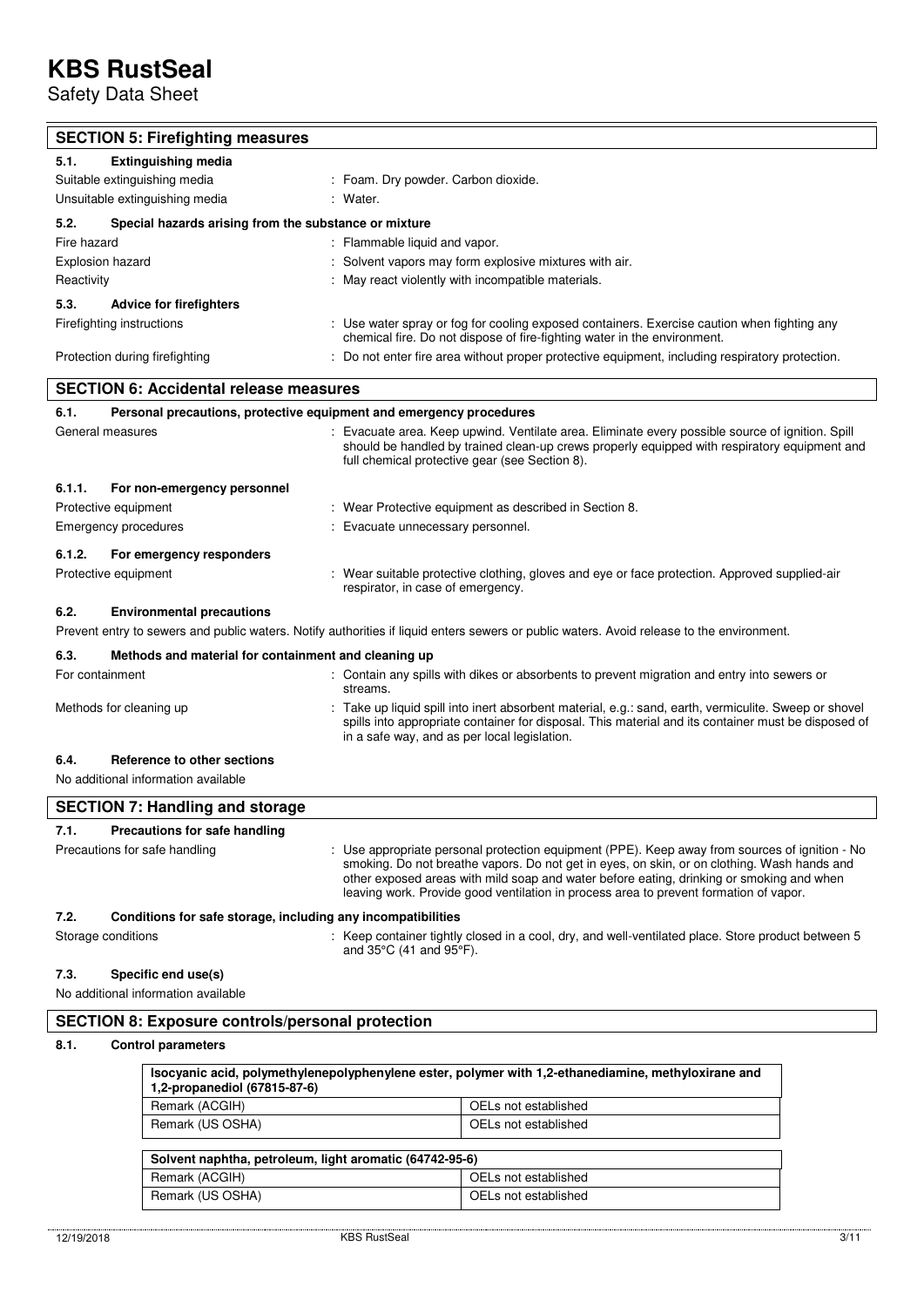Safety Data Sheet

| 4-4'-Methylenediphenyl diisocyanate (101-68-8)                |                                                                  |  |  |
|---------------------------------------------------------------|------------------------------------------------------------------|--|--|
| ACGIH TWA (ppm)                                               | 0.005 ppm (listed under Methylene bisphenyl<br>isocyanate (MDI)) |  |  |
| OSHA PEL (Ceiling) (mg/m <sup>3</sup> )                       | $0.2$ mg/m <sup>3</sup>                                          |  |  |
| OSHA PEL (Ceiling) (ppm)                                      | $0.02$ ppm                                                       |  |  |
| Benzene, 1,2,4-trimethyl- (95-63-6)                           |                                                                  |  |  |
| Remark (ACGIH)                                                | OELs not established                                             |  |  |
| Remark (US OSHA)<br>OELs not established                      |                                                                  |  |  |
| Isocyanic acid, polymethylenepolyphenylene ester (9016-87-9)  |                                                                  |  |  |
| Remark (ACGIH)                                                | OELs not established                                             |  |  |
| Remark (US OSHA)                                              | OELs not established                                             |  |  |
| Benzene, 1,1'-methylenebis[isocyanato- (26447-40-5)           |                                                                  |  |  |
| Remark (ACGIH)                                                | OELs not established                                             |  |  |
| OSHA PEL (Ceiling) (mg/m <sup>3</sup> )                       | $0.2 \text{ mg/m}^3$                                             |  |  |
| OSHA PEL (Ceiling) (ppm)                                      | $0.02$ ppm                                                       |  |  |
| Solvent naphtha, petroleum, medium aliphatic (64742-88-7)     |                                                                  |  |  |
| Remark (ACGIH)                                                | OELs not established                                             |  |  |
| Remark (US OSHA)                                              | OELs not established                                             |  |  |
| Stoddard solvent (8052-41-3)                                  |                                                                  |  |  |
| ACGIH TWA (ppm)                                               | 100 ppm                                                          |  |  |
| Remark (ACGIH)                                                | Eye, skin, & kidney dam;                                         |  |  |
| OSHA PEL (TWA) (mg/m <sup>3</sup> )                           | 2900 mg/m <sup>3</sup>                                           |  |  |
| OSHA PEL (TWA) (ppm)                                          | 500 ppm                                                          |  |  |
| Ethylbenzene (100-41-4)                                       |                                                                  |  |  |
| ACGIH TWA (ppm)                                               | 20 ppm                                                           |  |  |
| Remark (ACGIH)                                                | URT irr; kidney dam (nephropathy)                                |  |  |
| OSHA PEL (TWA) (mg/m <sup>3</sup> )                           | 435 mg/m <sup>3</sup>                                            |  |  |
| OSHA PEL (TWA) (ppm)                                          | $100$ ppm                                                        |  |  |
| OSHA PEL (STEL) (mg/m <sup>3</sup> )                          | 545 mg/m <sup>3</sup>                                            |  |  |
| OSHA PEL (STEL) (ppm)                                         | 125 ppm                                                          |  |  |
| Diisobutyl ketone (108-83-8)                                  |                                                                  |  |  |
| ACGIH TWA (ppm)                                               | 25 ppm                                                           |  |  |
| Remark (ACGIH)                                                | URT & eye irr                                                    |  |  |
| OSHA PEL (TWA) (mg/m <sup>3</sup> )                           | 290 mg/m $3$                                                     |  |  |
| OSHA PEL (TWA) (ppm)                                          | 50 ppm                                                           |  |  |
| Fatty acids, tall-oil, compounds with oleylamine (85711-55-3) |                                                                  |  |  |
| Remark (ACGIH)                                                | OELs not established                                             |  |  |
| Remark (US OSHA)                                              | OELs not established                                             |  |  |
| 1-Methyl-2-pyrrolidone (872-50-4)                             |                                                                  |  |  |
| Remark (ACGIH)                                                | OELs not established                                             |  |  |
| Remark (US OSHA)                                              | OELs not established                                             |  |  |

### **8.2. Exposure controls**

- Appropriate engineering controls : Ensure adequate ventilation, especially in confined areas.
- Personal protective equipment : Gloves. Protective goggles. Protective clothing.

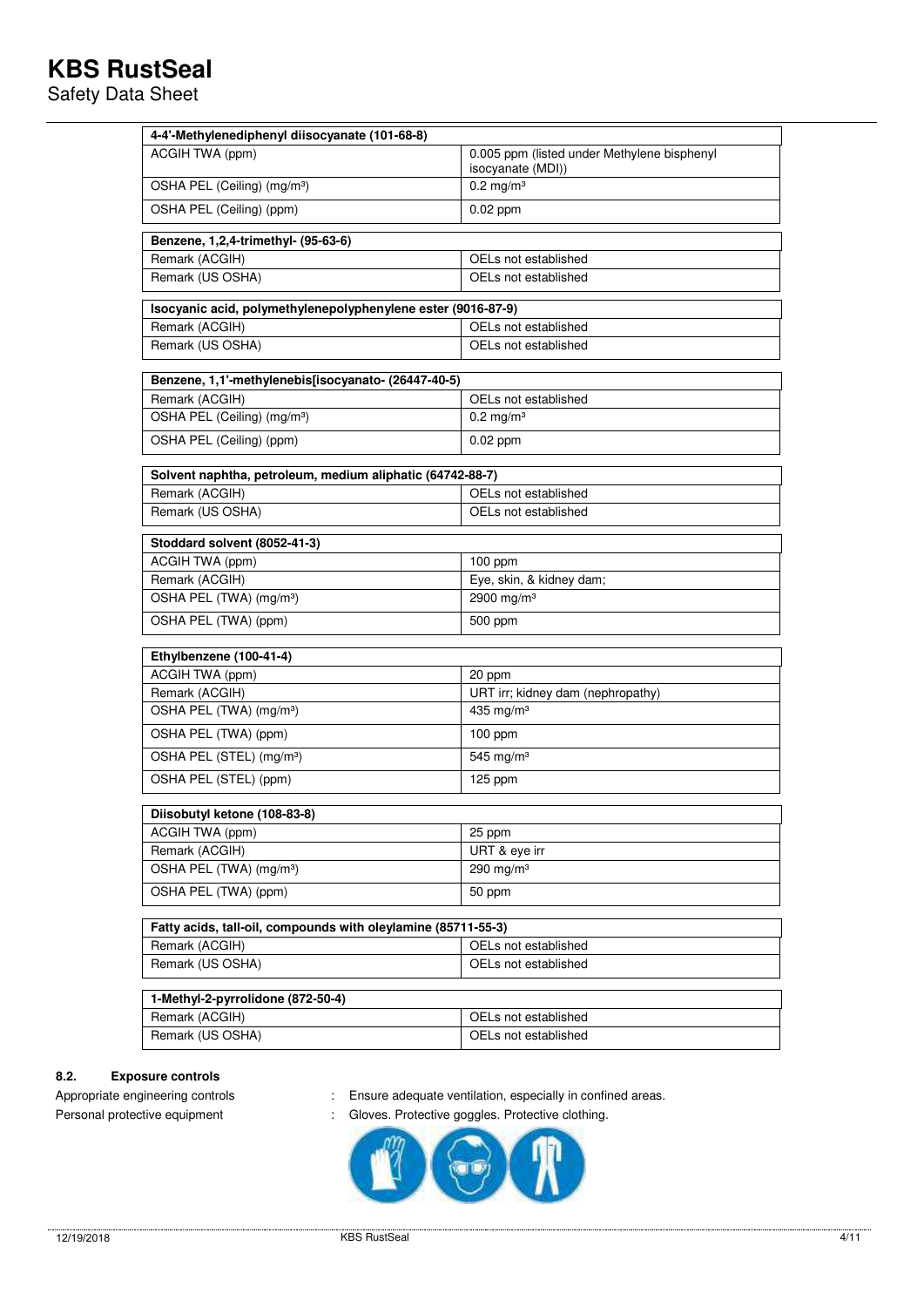Safety Data Sheet

| Hand protection          | Use gloves chemically resistant to this material when prolonged or repeated contact could<br>occur. Gloves should be classified under Standard EN 374 or ASTM F1296. Suggested glove<br>materials are: Natural rubber ("latex"), Neoprene, Nitrile/butadiene rubber, Polyethylene, Ethyl<br>vinyl alcohol laminate, PVC or vinyl.                                                                                                                                                                                                                                                                                                        |
|--------------------------|------------------------------------------------------------------------------------------------------------------------------------------------------------------------------------------------------------------------------------------------------------------------------------------------------------------------------------------------------------------------------------------------------------------------------------------------------------------------------------------------------------------------------------------------------------------------------------------------------------------------------------------|
| Eye protection           | Eye protection, including both chemical splash goggles and face shield, must be worn when<br>possibility exists for eye contact due to spraying liquid or airborne particles.                                                                                                                                                                                                                                                                                                                                                                                                                                                            |
| Skin and body protection | Avoid skin contact by wearing chemically resistant suit protecting against chemicals, chemically<br>resistant gloves, a chemically resistant apron and other protective equipment depending upon<br>conditions of use. The type of protective equipment must be selected according to the<br>concentration and amount of the dangerous substance at the specific workplace. Inspect gloves<br>and contact equipment for chemical break-through and replace at regular intervals. Clean<br>protective equipment regularly. Wash hands and other exposed areas with mild soap and water<br>before eating, drinking, and when leaving work. |
| Respiratory protection   | Where excessive vapor, mist, or dust may result, use NIOSH approved respiratory protection<br>equipment.                                                                                                                                                                                                                                                                                                                                                                                                                                                                                                                                 |

## **SECTION 9: Physical and chemical properties**

| 9.1.<br>Information on basic physical and chemical properties |                      |                           |
|---------------------------------------------------------------|----------------------|---------------------------|
| <b>Physical state</b>                                         | $\ddot{\phantom{a}}$ | Liquid                    |
| Color                                                         |                      | Color specified on label. |
| Odor                                                          |                      | Solvent.                  |
| Odor Threshold                                                |                      | No data available         |
| рH                                                            |                      | No data available         |
| Relative evaporation rate (butyl acetate=1)                   |                      | No data available         |
| Melting point                                                 |                      | No data available         |
| Freezing point                                                |                      | -5 °C (23°F)              |
| Boiling point                                                 |                      | 100 °C (212°F)            |
| Flash point                                                   |                      | 40 °C (104°F)             |
| Auto-ignition temperature                                     |                      | 220 °C (248°F)            |
| Decomposition temperature                                     |                      | No data available         |
| Flammability (solid, gas)                                     |                      | No data available         |
| Vapor pressure                                                |                      | No data available         |
| Relative vapor density at 20 °C                               |                      | No data available         |
| Relative density                                              |                      | 1.09                      |
| Solubility                                                    |                      | Insoluble in water.       |
| Log Pow                                                       |                      | No data available         |
| Log Kow                                                       |                      | No data available         |
| Viscosity, kinematic                                          |                      | No data available         |
| Viscosity, dynamic                                            |                      | No data available         |
| Explosive properties                                          |                      | No data available         |
| Oxidizing properties                                          |                      | No data available         |
| <b>Explosive limits</b>                                       |                      | No data available         |
| ດ າ<br><b>Othor information</b>                               |                      |                           |

#### **9.2. Other information**

No additional information available

## **SECTION 10: Stability and reactivity**

#### **10.1. Reactivity**

May react violently with incompatible materials.

#### **10.2. Chemical stability**

Stable under recommended handling and storage conditions (see section 7).

### **10.3. Possibility of hazardous reactions**

Contact with moistrue, other materials that react with isocyanates, or temperatures above 350°F (177°C) may cause polymerization.

#### **10.4. Conditions to avoid**

Heat. Direct sunlight. Moisture.

#### **10.5. Incompatible materials**

Water, amines, strong bases, alcohols. Copper alloys. Amides, phenols, mercaptans, urethanes, ureas and surface active compounds.

### **10.6. Hazardous decomposition products**

Thermal decomposition generates : Carbon oxides (CO, CO2). Nitrogen oxides. smoke and irritating fumes. Isocyanate. Other undetermined compounds.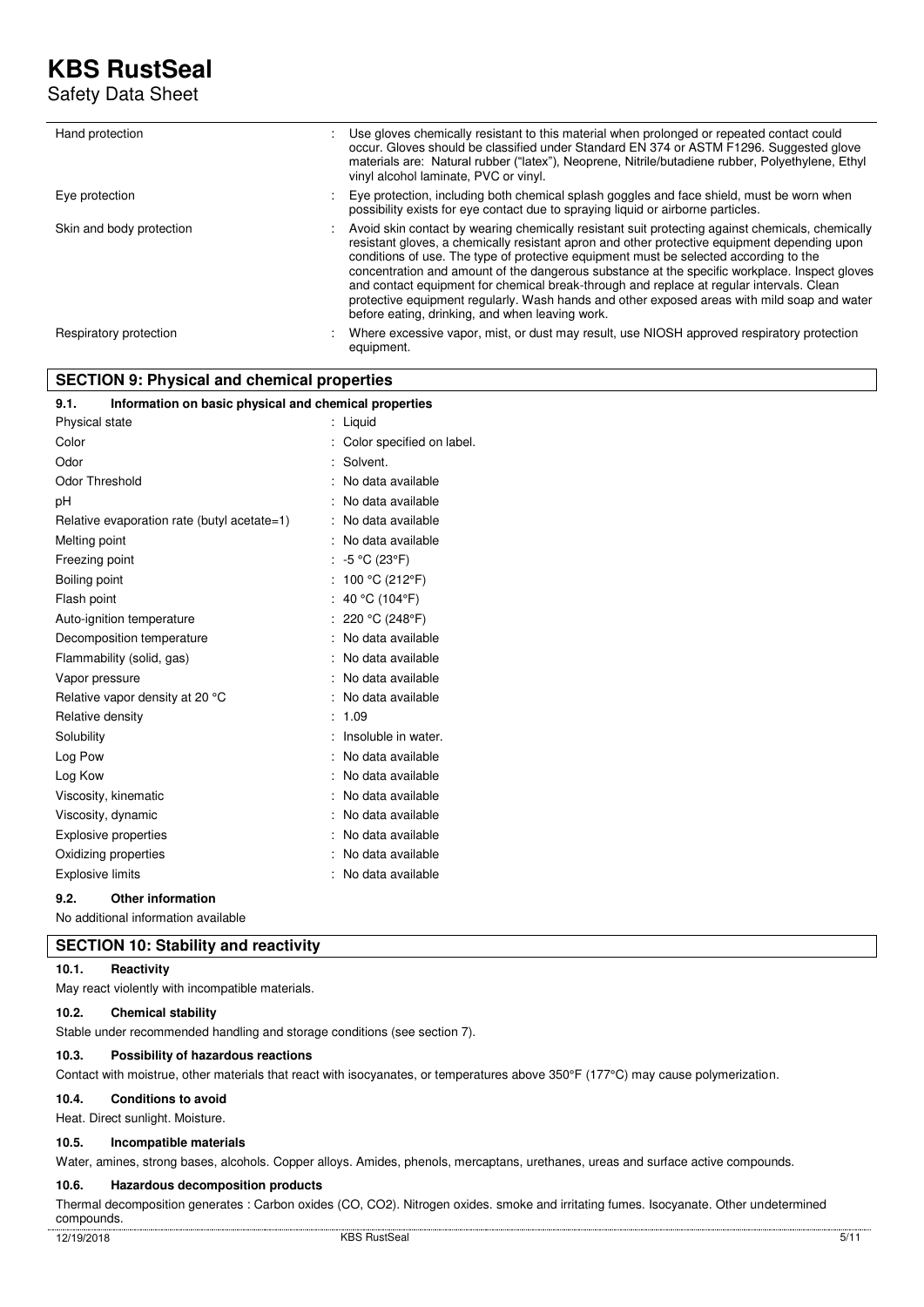Safety Data Sheet

## **SECTION 11: Toxicological information**

# **11.1. Information on toxicological effects**

| Acute toxicity                                                             | : Not classified                                                                                                   |
|----------------------------------------------------------------------------|--------------------------------------------------------------------------------------------------------------------|
| Solvent naphtha, petroleum, light aromatic (64742-95-6)                    |                                                                                                                    |
| LD50 oral rat                                                              | 8400 mg/kg                                                                                                         |
| LD50 dermal rabbit                                                         | > 2000 mg/kg                                                                                                       |
| LC50 inhalation rat (mg/l)                                                 | $> 5.2$ mg/l/4h                                                                                                    |
| LC50 inhalation rat (ppm)                                                  | 3400 ppm/4h                                                                                                        |
| 4-4'-Methylenediphenyl diisocyanate (101-68-8)                             |                                                                                                                    |
| LD50 oral rat                                                              | 9200 mg/kg                                                                                                         |
| LC50 inhalation rat (mg/l)                                                 | 178 mg/m $3$                                                                                                       |
|                                                                            |                                                                                                                    |
| Benzene, 1,2,4-trimethyl- (95-63-6)                                        |                                                                                                                    |
| LD50 oral rat                                                              | 3400 mg/kg                                                                                                         |
| LD50 dermal rabbit                                                         | > 3160 mg/kg                                                                                                       |
| LC50 inhalation rat (mg/l)                                                 | 18 $g/m^3$ 4h                                                                                                      |
| Isocyanic acid, polymethylenepolyphenylene ester (9016-87-9)               |                                                                                                                    |
| LC50 inhalation rat (mg/l)                                                 | $0.49$ mg/l/4h 4 h                                                                                                 |
| Benzene, 1,1'-methylenebis[isocyanato- (26447-40-5)                        |                                                                                                                    |
| LD50 oral rat                                                              | > 7400 mg/kg (Source: IUCLID)                                                                                      |
| LD50 dermal rabbit                                                         | > 6200 mg/kg (Source: IUCLID)                                                                                      |
| LC50 inhalation rat (mg/l)                                                 | 0.369 mg/l/4h (Source: IUCLID)                                                                                     |
|                                                                            |                                                                                                                    |
| Solvent naphtha, petroleum, medium aliphatic (64742-88-7)                  |                                                                                                                    |
| LD50 oral rat                                                              | > 5000 mg/kg                                                                                                       |
| LD50 dermal rabbit                                                         | 3000 mg/kg                                                                                                         |
| LC50 inhalation rat (mg/l)                                                 | $> 5.28$ mg/l/4h                                                                                                   |
| Ethylbenzene (100-41-4)                                                    |                                                                                                                    |
| LD50 oral rat                                                              | 3500 mg/kg                                                                                                         |
| LD50 dermal rabbit                                                         | 15354 mg/kg                                                                                                        |
| LC50 inhalation rat (mg/l)                                                 | 17.2 mg/l/4h                                                                                                       |
| Diisobutyl ketone (108-83-8)                                               |                                                                                                                    |
| LD50 oral rat                                                              | 5750 mg/kg                                                                                                         |
| LD50 dermal rabbit                                                         | 16 g/kg                                                                                                            |
| LC50 inhalation rat (ppm)                                                  | > 2300 ppm/4h                                                                                                      |
|                                                                            |                                                                                                                    |
| 1-Methyl-2-pyrrolidone (872-50-4)                                          |                                                                                                                    |
| LD50 oral rat                                                              | 3598 mg/kg                                                                                                         |
| LD50 dermal rat                                                            | 2500 mg/kg                                                                                                         |
| LD50 dermal rabbit                                                         | > 5000 mg/kg                                                                                                       |
| LC50 inhalation rat (mg/l)                                                 | 3.1 mg/l/4h                                                                                                        |
| Skin corrosion/irritation                                                  | Causes skin irritation.                                                                                            |
| Serious eye damage/irritation                                              | Causes serious eye irritation.                                                                                     |
| Respiratory or skin sensitization                                          | May cause allergy or asthma symptoms or breathing difficulties if inhaled. May cause an allergic<br>skin reaction. |
| Germ cell mutagenicity                                                     | Not classified                                                                                                     |
| Carcinogenicity                                                            | Suspected of causing cancer.                                                                                       |
| 4-4'-Methylenediphenyl diisocyanate (101-68-8)                             |                                                                                                                    |
| IARC group                                                                 | 3 - Not classifiable                                                                                               |
|                                                                            |                                                                                                                    |
| Isocyanic acid, polymethylenepolyphenylene ester (9016-87-9)<br>IARC group | 3 - Not classifiable                                                                                               |
|                                                                            |                                                                                                                    |
| Ethylbenzene (100-41-4)                                                    |                                                                                                                    |
| IARC group                                                                 | 2B - Possibly carcinogenic to humans                                                                               |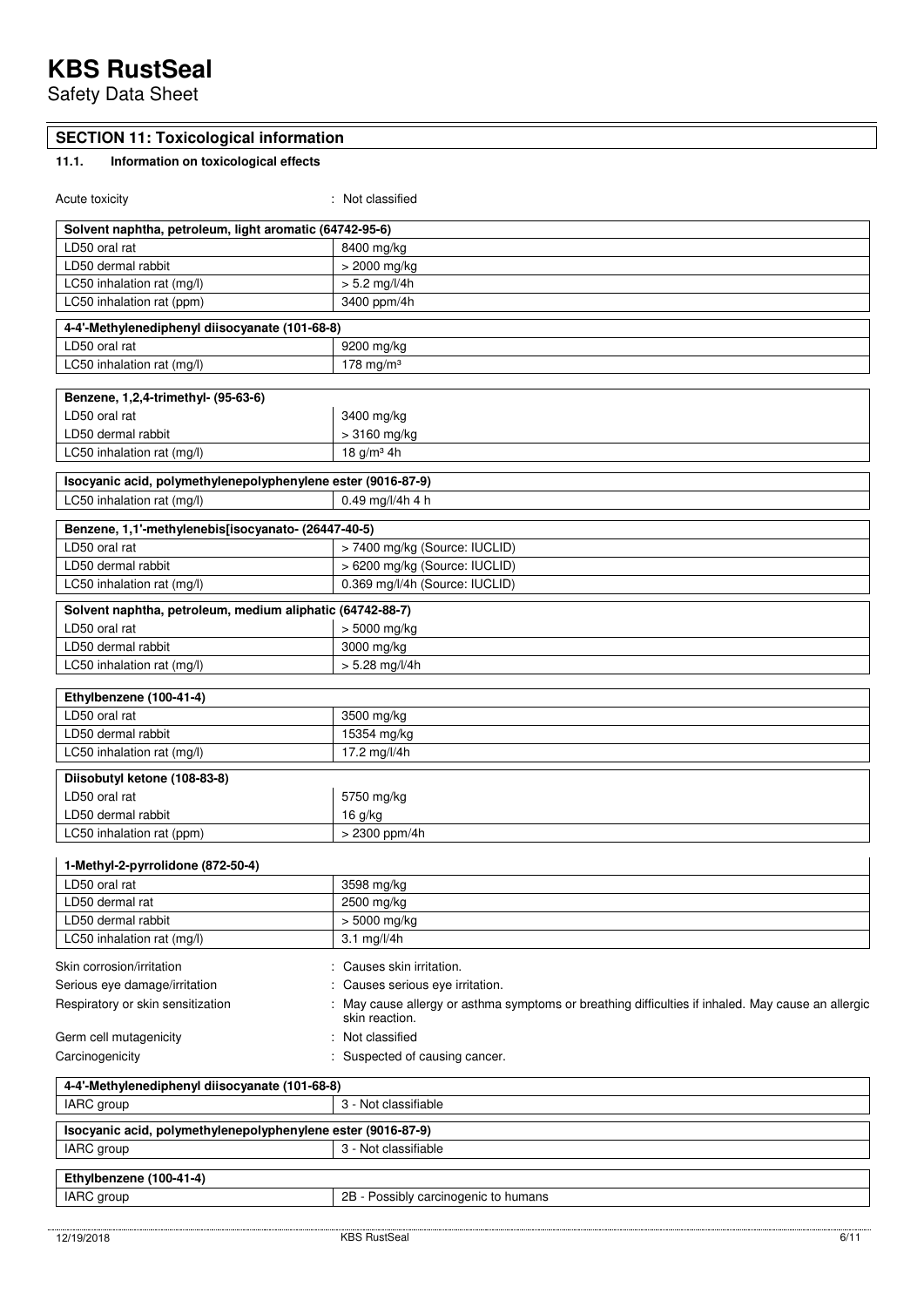Safety Data Sheet

| Reproductive toxicity                                 | : May damage fertility or the unborn child.                                                                                      |
|-------------------------------------------------------|----------------------------------------------------------------------------------------------------------------------------------|
| Specific target organ toxicity (single exposure)      | : May cause respiratory irritation.                                                                                              |
| Specific target organ toxicity (repeated<br>exposure) | : Causes damage to organs through prolonged or repeated exposure.                                                                |
| Aspiration hazard                                     | : Not classified                                                                                                                 |
| Symptoms/injuries after inhalation                    | : May cause headache, nausea and irritation of respiratory tract.                                                                |
| Symptoms/injuries after skin contact                  | : Causes skin irritation.                                                                                                        |
| Symptoms/injuries after eye contact                   | : Causes eve irritation.                                                                                                         |
| Symptoms/injuries after ingestion                     | : May cause gastrointestinal irritation, nausea, vomitting, and diarrhea if swallowed.                                           |
| Chronic symptoms                                      | : May cause damage to target organs. May cause cancer. May damage fertility. May damage the<br>unborn child. Skin sensitization. |

## **SECTION 12: Ecological information**

#### **12.1. Toxicity**

No additional information available

#### **12.2. Persistence and degradability**

No additional information available

#### **12.3. Bioaccumulative potential**

No additional information available

#### **12.4. Mobility in soil**

No additional information available

### **12.5. Other adverse effects**

No additional information available

| <b>SECTION 13: Disposal considerations</b> |                                                                                                                                                                        |  |
|--------------------------------------------|------------------------------------------------------------------------------------------------------------------------------------------------------------------------|--|
| 13.1.<br>Waste treatment methods           |                                                                                                                                                                        |  |
| Waste treatment methods                    | : Do not discharge to public wastewater systems without permit of pollution control authorities. No<br>discharge to surface waters is allowed without an NPDES permit. |  |
| Waste disposal recommendations             | : Dispose in a safe manner in accordance with local/national regulations.                                                                                              |  |

### **SECTION 14: Transport information**

| In accordance with DOT                                                              |                                           |  |  |
|-------------------------------------------------------------------------------------|-------------------------------------------|--|--|
| As packaged this material can be shipped as a "Consumer Commodity ORM-D" Exemption. |                                           |  |  |
| <b>Additional information</b>                                                       |                                           |  |  |
| Other information                                                                   | : No supplementary information available. |  |  |
|                                                                                     |                                           |  |  |
| <b>Transport by sea</b>                                                             |                                           |  |  |
| UN-No. (IMDG)                                                                       | : UN1263                                  |  |  |
| Proper Shipping Name (IMDG)                                                         | : Paint                                   |  |  |
| Class (IMDG)                                                                        | : 3 - Flammable liquids                   |  |  |
| Packing group (IMDG)                                                                | : III - substances presenting low danger  |  |  |
| Limited quantities (IMDG)                                                           | $:$ LTD QTY                               |  |  |
| Air transport                                                                       |                                           |  |  |
| UN-No.(IATA)                                                                        | : UN1263                                  |  |  |
| Proper Shipping Name (IATA)                                                         | : Paint                                   |  |  |
| Class (IATA)                                                                        | : 3 - Flammable Liquids                   |  |  |
| Packing group (IATA)                                                                | : III - Minor Danger                      |  |  |
| Instruction "cargo" (ICAO)                                                          | : 30 L                                    |  |  |
| Instruction "passenger" (ICAO)                                                      | : 1 L                                     |  |  |

## **SECTION 15: Regulatory information**

**15.1. US Federal regulations KBS RustSeal** 

All chemical substances in this product are listed in the EPA (Environmental Protection Agency) TSCA (Toxic Substances Control Act) Inventory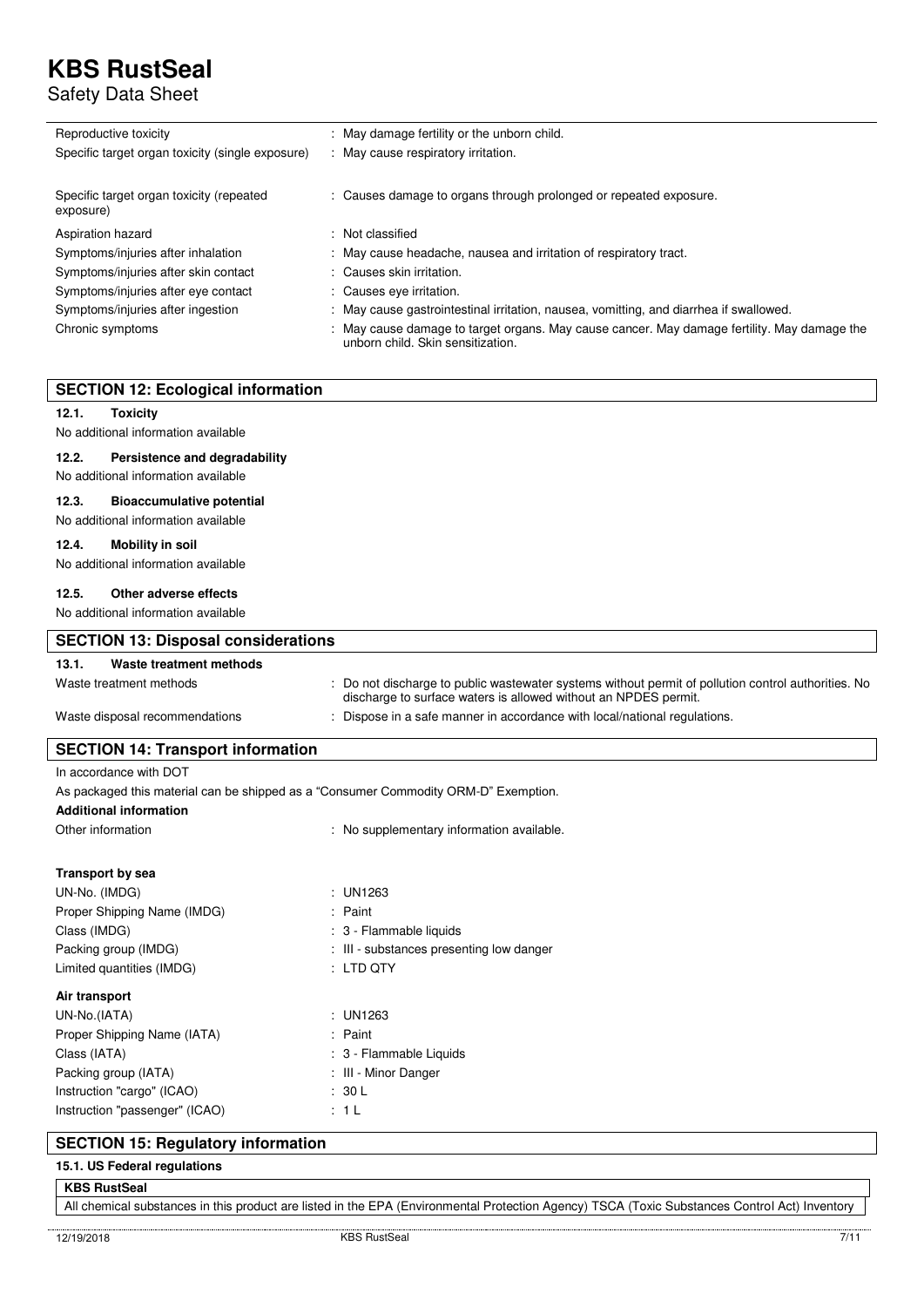Safety Data Sheet

| <b>KBS RustSeal</b>                                                                                                              |                                                                                                                                                                                                            |  |  |
|----------------------------------------------------------------------------------------------------------------------------------|------------------------------------------------------------------------------------------------------------------------------------------------------------------------------------------------------------|--|--|
| SARA Section 311/312 Hazard Classes                                                                                              | Delayed (chronic) health hazard<br>Immediate (acute) health hazard<br>Fire hazard                                                                                                                          |  |  |
| Isocyanic acid, polymethylenepolyphenylene ester, polymer with 1,2-ethanediamine, methyloxirane and 1,2-propanediol (67815-87-6) |                                                                                                                                                                                                            |  |  |
| <b>EPA TSCA Regulatory Flag</b>                                                                                                  | XU - XU - indicates a substance exempt from reporting under the Inventory Update Reporting<br>Rule, i.e., Partial Updating of the TSCA Inventory Data Base Production and Site Reports (40<br>CFR 710(C)). |  |  |
| 4-4'-Methylenediphenyl diisocyanate (101-68-8)                                                                                   |                                                                                                                                                                                                            |  |  |
| Listed on SARA Section 313 (Specific toxic chemical listings)                                                                    |                                                                                                                                                                                                            |  |  |
| RQ (Reportable quantity, section 304 of EPA's<br>List of Lists):                                                                 | 1000 lb                                                                                                                                                                                                    |  |  |
| SARA Section 313 - Emission Reporting                                                                                            | 1 % de minimis concentration (listed under Chemical Category N120, Diisocyanates)                                                                                                                          |  |  |
| Benzene, 1,2,4-trimethyl- (95-63-6)                                                                                              |                                                                                                                                                                                                            |  |  |
| Listed on SARA Section 313 (Specific toxic chemical listings)                                                                    |                                                                                                                                                                                                            |  |  |
| SARA Section 313 - Emission Reporting                                                                                            | 1%                                                                                                                                                                                                         |  |  |
| Isocyanic acid, polymethylenepolyphenylene ester (9016-87-9)                                                                     |                                                                                                                                                                                                            |  |  |
| Listed on SARA Section 313 (Specific toxic chemical listings)                                                                    |                                                                                                                                                                                                            |  |  |
| EPA TSCA Regulatory Flag                                                                                                         | XU - XU - indicates a substance exempt from reporting under the Inventory Update Reporting<br>Rule, i.e., Partial Updating of the TSCA Inventory Data Base Production and Site Reports (40<br>CFR 710(C)). |  |  |
| SARA Section 313 - Emission Reporting                                                                                            | 1 % de minimis concentration (listed under Chemical Category N120, Diisocyanates)                                                                                                                          |  |  |
| Aluminum (7429-90-5)                                                                                                             |                                                                                                                                                                                                            |  |  |
| Listed on SARA Section 313 (Specific toxic chemical listings)                                                                    |                                                                                                                                                                                                            |  |  |
| SARA Section 313 - Emission Reporting                                                                                            | 1%                                                                                                                                                                                                         |  |  |
| Xylenes (o-, m-, p- isomers) (1330-20-7)                                                                                         |                                                                                                                                                                                                            |  |  |
| Listed on SARA Section 313 (Specific toxic chemical listings)                                                                    |                                                                                                                                                                                                            |  |  |
| RQ (Reportable quantity, section 304 of EPA's<br>List of Lists):                                                                 | 100 lb                                                                                                                                                                                                     |  |  |
| SARA Section 313 - Emission Reporting                                                                                            | 1%                                                                                                                                                                                                         |  |  |
|                                                                                                                                  |                                                                                                                                                                                                            |  |  |
| Ethylbenzene (100-41-4)                                                                                                          |                                                                                                                                                                                                            |  |  |
| Listed on SARA Section 313 (Specific toxic chemical listings)                                                                    |                                                                                                                                                                                                            |  |  |
| RQ (Reportable quantity, section 304 of EPA's<br>List of Lists) :                                                                | 1000 lb                                                                                                                                                                                                    |  |  |
| SARA Section 313 - Emission Reporting                                                                                            | 0.1%                                                                                                                                                                                                       |  |  |
|                                                                                                                                  |                                                                                                                                                                                                            |  |  |
| n-Butyl acetate (123-86-4)                                                                                                       |                                                                                                                                                                                                            |  |  |
| Listed on SARA Section 313 (Specific toxic chemical listings)                                                                    |                                                                                                                                                                                                            |  |  |
| RQ (Reportable quantity, section 304 of EPA's<br>List of Lists):                                                                 | 5000 lb (listed under Butyl acetate)                                                                                                                                                                       |  |  |
| Copper (7440-50-8)                                                                                                               |                                                                                                                                                                                                            |  |  |
| Listed on SARA Section 313 (Specific toxic chemical listings)                                                                    |                                                                                                                                                                                                            |  |  |
| RQ (Reportable quantity, section 304 of EPA's                                                                                    | 5000 lb (no reporting of releases of this hazardous substance is required if the diameter of                                                                                                               |  |  |
| List of Lists):                                                                                                                  | the pieces of the solid metal released is $>100 \mu m$ )                                                                                                                                                   |  |  |
| SARA Section 313 - Emission Reporting                                                                                            | 1%                                                                                                                                                                                                         |  |  |
| 1-Methyl-2-pyrrolidone (872-50-4)                                                                                                |                                                                                                                                                                                                            |  |  |
| Listed on SARA Section 313 (Specific toxic chemical listings)                                                                    |                                                                                                                                                                                                            |  |  |
| SARA Section 313 - Emission Reporting                                                                                            | 1 % de minimis concentration                                                                                                                                                                               |  |  |
| <b>Cumene (98-82-8)</b>                                                                                                          |                                                                                                                                                                                                            |  |  |
| Listed on SARA Section 313 (Specific toxic chemical listings)                                                                    |                                                                                                                                                                                                            |  |  |
| RQ (Reportable quantity, section 304 of EPA's<br>List of Lists) :                                                                | 5000 lb                                                                                                                                                                                                    |  |  |
| SARA Section 313 - Emission Reporting                                                                                            | 1%                                                                                                                                                                                                         |  |  |

 $\overline{\mathbf{r}}$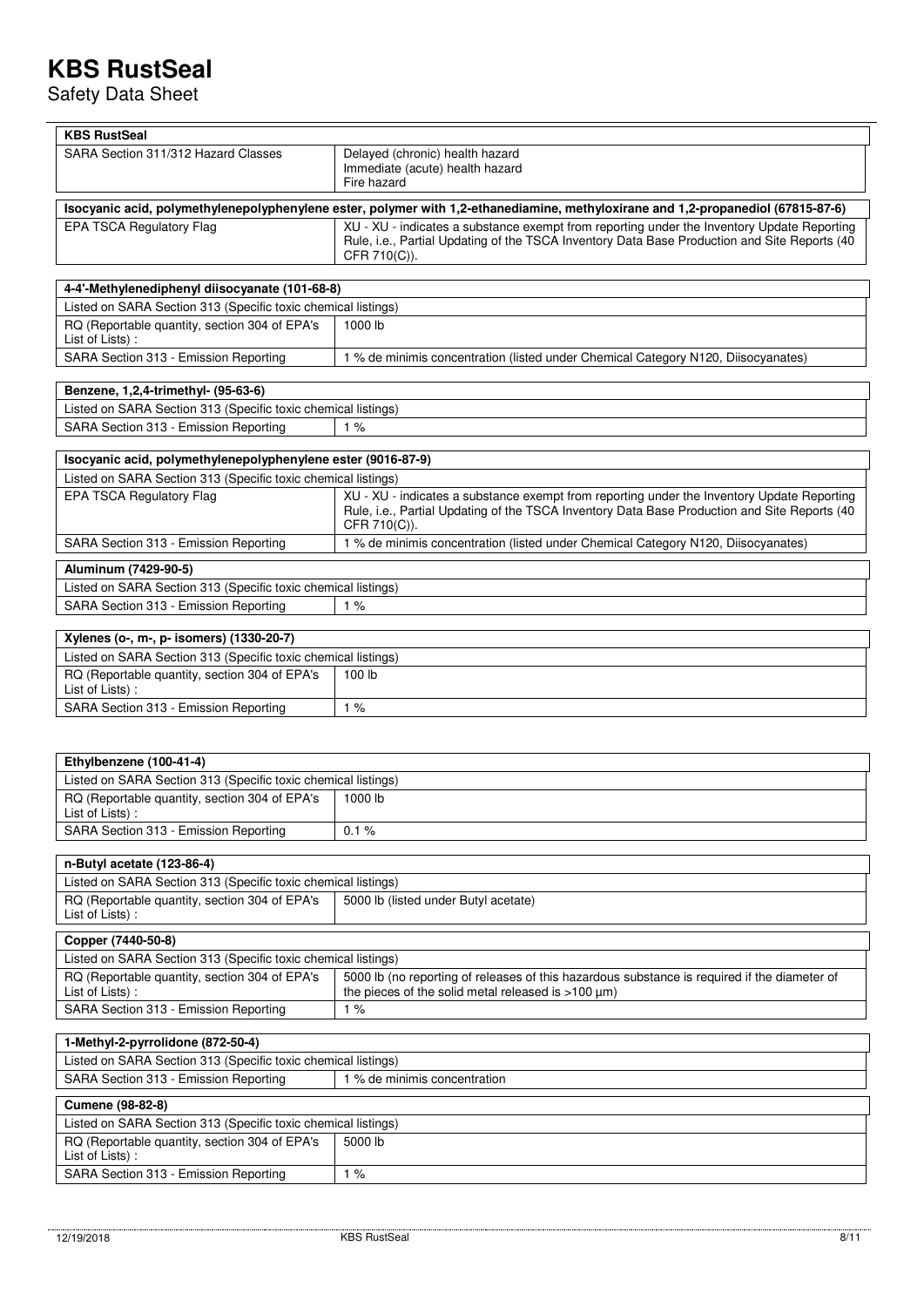Safety Data Sheet

## **15.2. International regulations**

### **CANADA**

No additional information available

**15.3. US State regulations** 

## **California Proposition 65**

This product contains, or may contain, trace quantities of a substance(s) known to the state of California to cause cancer and/or reproductive toxicity

| Titanium dioxide (13463-67-7)                                                                                                                                                    |                                                                          |                                                                              |                                                                            |                                      |  |
|----------------------------------------------------------------------------------------------------------------------------------------------------------------------------------|--------------------------------------------------------------------------|------------------------------------------------------------------------------|----------------------------------------------------------------------------|--------------------------------------|--|
| U.S. - California -<br>Proposition 65 -<br>Carcinogens List                                                                                                                      | U.S. - California -<br>Proposition 65 -<br><b>Developmental Toxicity</b> | U.S. - California -<br>Proposition 65 -<br>Reproductive Toxicity -<br>Female | U.S. - California -<br>Proposition 65 -<br>Reproductive Toxicity -<br>Male | No significance risk level<br>(NSRL) |  |
| Yes                                                                                                                                                                              |                                                                          |                                                                              |                                                                            |                                      |  |
| Carbon black (1333-86-4)                                                                                                                                                         |                                                                          |                                                                              |                                                                            |                                      |  |
| U.S. - California -<br>Proposition 65 -<br>Carcinogens List                                                                                                                      | U.S. - California -<br>Proposition 65 -<br><b>Developmental Toxicity</b> | U.S. - California -<br>Proposition 65 -<br>Reproductive Toxicity -<br>Female | U.S. - California -<br>Proposition 65 -<br>Reproductive Toxicity -<br>Male | No significance risk level<br>(NSRL) |  |
| Yes                                                                                                                                                                              |                                                                          |                                                                              |                                                                            |                                      |  |
| Ethylbenzene (100-41-4)                                                                                                                                                          |                                                                          |                                                                              |                                                                            |                                      |  |
| U.S. - California -<br>Proposition 65 -<br>Carcinogens List                                                                                                                      | U.S. - California -<br>Proposition 65 -<br><b>Developmental Toxicity</b> | U.S. - California -<br>Proposition 65 -<br>Reproductive Toxicity -<br>Female | U.S. - California -<br>Proposition 65 -<br>Reproductive Toxicity -<br>Male | No significance risk level<br>(NSRL) |  |
| Yes                                                                                                                                                                              |                                                                          |                                                                              |                                                                            |                                      |  |
| 1-Methyl-2-pyrrolidone (872-50-4)                                                                                                                                                |                                                                          |                                                                              |                                                                            |                                      |  |
| U.S. - California -<br>Proposition 65 -<br>Carcinogens List                                                                                                                      | U.S. - California -<br>Proposition 65 -<br><b>Developmental Toxicity</b> | U.S. - California -<br>Proposition 65 -<br>Reproductive Toxicity -<br>Female | U.S. - California -<br>Proposition 65 -<br>Reproductive Toxicity -<br>Male | No significance risk level<br>(NSRL) |  |
|                                                                                                                                                                                  | Yes                                                                      |                                                                              |                                                                            |                                      |  |
| Cumene (98-82-8)                                                                                                                                                                 |                                                                          |                                                                              |                                                                            |                                      |  |
| U.S. - California -<br>Proposition 65 -<br>Carcinogens List                                                                                                                      | U.S. - California -<br>Proposition 65 -<br><b>Developmental Toxicity</b> | U.S. - California -<br>Proposition 65 -<br>Reproductive Toxicity -<br>Female | U.S. - California -<br>Proposition 65 -<br>Reproductive Toxicity -<br>Male | No significance risk level<br>(NSRL) |  |
| Yes                                                                                                                                                                              |                                                                          |                                                                              |                                                                            |                                      |  |
|                                                                                                                                                                                  |                                                                          |                                                                              |                                                                            |                                      |  |
| 4-4'-Methylenediphenyl diisocyanate (101-68-8)<br>U.S. - Pennsylvania - RTK (Right to Know) - Environmental Hazard List                                                          |                                                                          |                                                                              |                                                                            |                                      |  |
| Titanium dioxide (13463-67-7)                                                                                                                                                    |                                                                          |                                                                              |                                                                            |                                      |  |
| U.S. - Massachusetts - Right To Know List<br>U.S. - New Jersey - Right to Know Hazardous Substance List<br>U.S. - Pennsylvania - RTK (Right to Know) List                        |                                                                          |                                                                              |                                                                            |                                      |  |
| Benzene, 1,2,4-trimethyl- (95-63-6)                                                                                                                                              |                                                                          |                                                                              |                                                                            |                                      |  |
| U.S. - New Jersey - Right to Know Hazardous Substance List<br>U.S. - Massachusetts - Right To Know List<br>U.S. - Pennsylvania - RTK (Right to Know) - Environmental Hazard List |                                                                          |                                                                              |                                                                            |                                      |  |
| Iron oxide (Fe2O3) (1309-37-1)                                                                                                                                                   |                                                                          |                                                                              |                                                                            |                                      |  |
| U.S. - Massachusetts - Right To Know List<br>U.S. - New Jersey - Right to Know Hazardous Substance List<br>U.S. - Pennsylvania - RTK (Right to Know) List                        |                                                                          |                                                                              |                                                                            |                                      |  |
| Isocyanic acid, polymethylenepolyphenylene ester (9016-87-9)                                                                                                                     |                                                                          |                                                                              |                                                                            |                                      |  |
|                                                                                                                                                                                  | U.S. - New Jersey - Right to Know Hazardous Substance List               |                                                                              |                                                                            |                                      |  |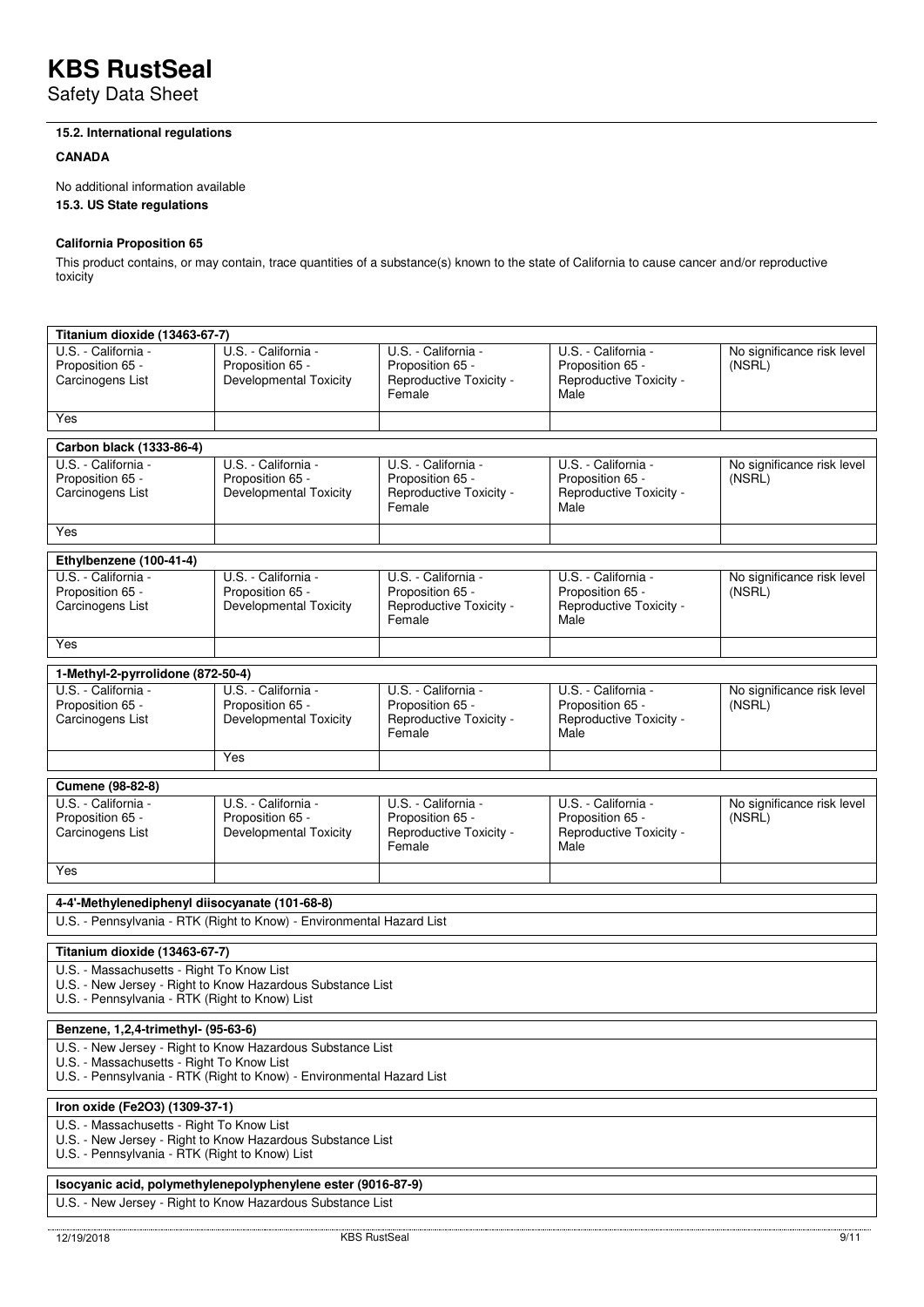Safety Data Sheet

| Aluminum (7429-90-5)                                                                                                                |
|-------------------------------------------------------------------------------------------------------------------------------------|
| U.S. - Massachusetts - Right To Know List                                                                                           |
| U.S. - New Jersey - Right to Know Hazardous Substance List<br>U.S. - Pennsylvania - RTK (Right to Know) - Environmental Hazard List |
|                                                                                                                                     |
| Xylenes (o-, m-, p- isomers) (1330-20-7)                                                                                            |
| U.S. - Massachusetts - Right To Know List                                                                                           |
| U.S. - New Jersey - Right to Know Hazardous Substance List<br>U.S. - Pennsylvania - RTK (Right to Know) - Environmental Hazard List |
|                                                                                                                                     |
| Carbon black (1333-86-4)                                                                                                            |
| U.S. - New Jersey - Right to Know Hazardous Substance List                                                                          |
| U.S. - Pennsylvania - RTK (Right to Know) List<br>U.S. - Massachusetts - Right To Know List                                         |
|                                                                                                                                     |
| Benzene, 1,1'-methylenebis[isocyanato- (26447-40-5)                                                                                 |
| U.S. - Massachusetts - Right To Know List                                                                                           |
| U.S. - New Jersey - Right to Know Hazardous Substance List                                                                          |
| Solvent naphtha, petroleum, medium aliphatic (64742-88-7)                                                                           |
| U.S. - New Jersey - Right to Know Hazardous Substance List                                                                          |
|                                                                                                                                     |
| Silica, amorphous (7631-86-9)                                                                                                       |
| U.S. - New Jersey - Right to Know Hazardous Substance List<br>U.S. - Massachusetts - Right To Know List                             |
| U.S. - Pennsylvania - RTK (Right to Know) List                                                                                      |
|                                                                                                                                     |
| Stoddard solvent (8052-41-3)                                                                                                        |
| U.S. - New Jersey - Right to Know Hazardous Substance List<br>U.S. - Massachusetts - Right To Know List                             |
| U.S. - Pennsylvania - RTK (Right to Know) List                                                                                      |
|                                                                                                                                     |
|                                                                                                                                     |
| Ethylbenzene (100-41-4)                                                                                                             |
| U.S. - New Jersey - Right to Know Hazardous Substance List                                                                          |
| U.S. - Massachusetts - Right To Know List<br>U.S. - Pennsylvania - RTK (Right to Know) - Environmental Hazard List                  |
|                                                                                                                                     |
| Diisobutyl ketone (108-83-8)                                                                                                        |
| U.S. - New Jersey - Right to Know Hazardous Substance List<br>U.S. - Massachusetts - Right To Know List                             |
| U.S. - Pennsylvania - RTK (Right to Know) List                                                                                      |
|                                                                                                                                     |
| n-Butyl acetate (123-86-4)                                                                                                          |
| U.S. - Massachusetts - Right To Know List                                                                                           |
| U.S. - New Jersey - Right to Know Hazardous Substance List<br>U.S. - Pennsylvania - RTK (Right to Know) - Environmental Hazard List |
|                                                                                                                                     |
| Copper (7440-50-8)                                                                                                                  |
| U.S. - New Jersey - Right to Know Hazardous Substance List<br>U.S. - Massachusetts - Right To Know List                             |
| U.S. - Pennsylvania - RTK (Right to Know) - Environmental Hazard List                                                               |
|                                                                                                                                     |
| 1-Methyl-2-pyrrolidone (872-50-4)                                                                                                   |
| U.S. - Massachusetts - Right To Know List<br>U.S. - New Jersey - Right to Know Hazardous Substance List                             |
| U.S. - Pennsylvania - RTK (Right to Know) List                                                                                      |
|                                                                                                                                     |
| Cumene (98-82-8)                                                                                                                    |
| U.S. - Massachusetts - Right To Know List<br>U.S. - New Jersey - Right to Know Hazardous Substance List                             |
| U.S. - Pennsylvania - RTK (Right to Know) - Environmental Hazard List                                                               |

| <b>SECTION 16: Other information</b> |                                |  |
|--------------------------------------|--------------------------------|--|
| Indication of changes                | Revision 1.0: New SDS Created. |  |
| Revision date                        | : 12/19/2018                   |  |
| Other information                    | : Author: $EKW$ .              |  |